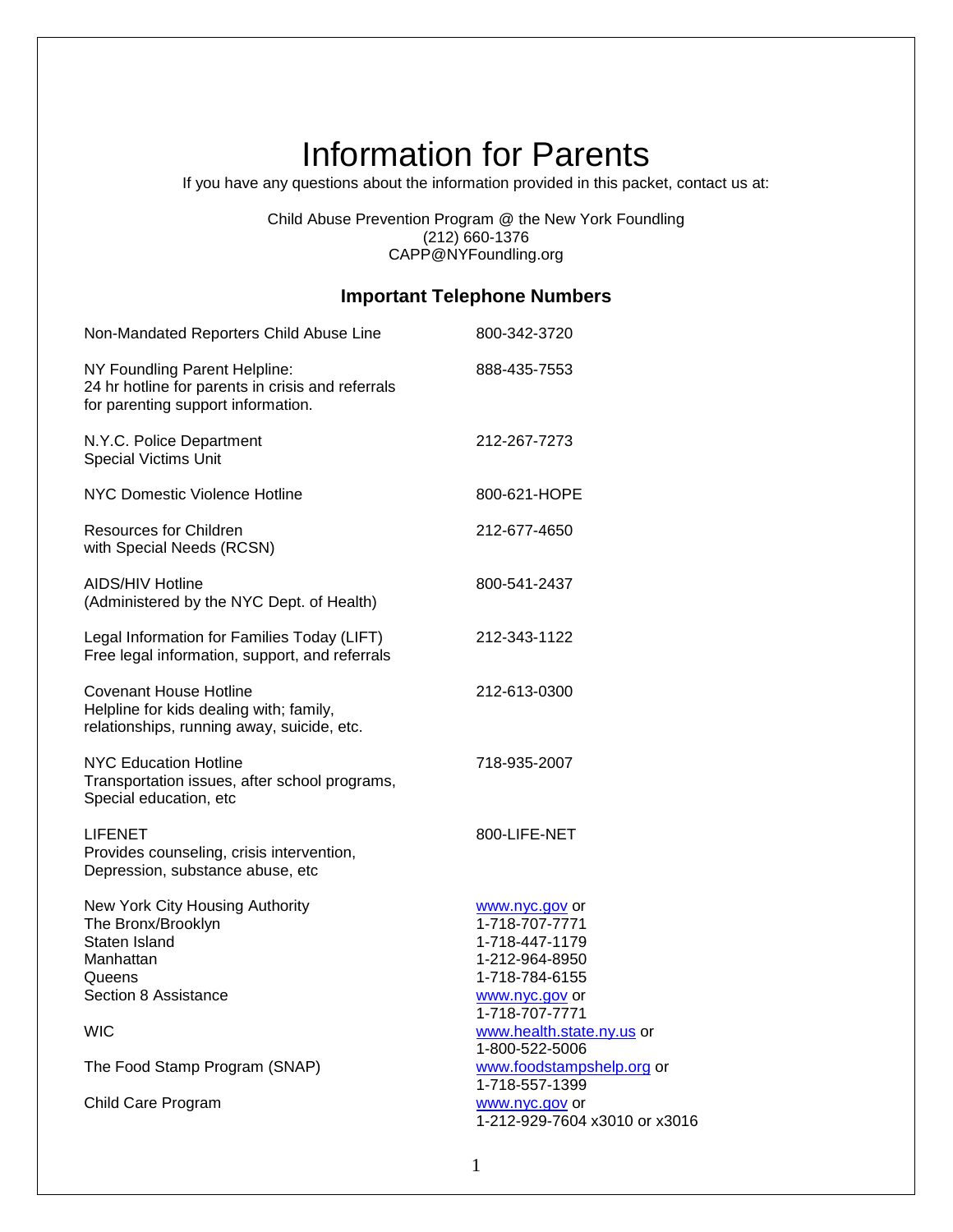#### Head Start Program William Start Program William Start Program William Start Program William Start Program William Start Program William Start Program William Start Program William Start Program William Start Program Willi

NYS Child Support Helpline 1-888-208-4485

Home Energy Assistance Program (HEAP): Helps low income homeowners and renters pay bills for heating fuel, equipment and repairs [www.nyc.gov](http://www.nyc.gov/) Utility Assistance Program 1-800-342-3009

Prenatal Care for Pregnant Women & Infants (PCAP) 1-800-522-5006 (any language) Emergency Housing Hotline 1-800-994-6494 (English/Spanish) Food Emergency 1-866-888-8777 (English, Spanish, Chinese, Haitian-

Food Bank for New York City **WALL CONSERVING** [www.foodbanknyc.org](http://www.foodbanknyc.org/) 39 Broadway, 10<sup>th</sup> Floor 1-212-566-7855 New York, NY 10006

Health Plus (various locations) [www.healthplus.amerigroup.com/](http://www.healthplus.amerigroup.com/) Child Health Plus (under 19 yrs. Old) 1-800-698-4543 Family Health Plus (19-64 yrs. Old) 1-877-869-1156 Health Care Plus Provider: Amerigroup 212-563-5570

1-888-469-5999 or call 311 1-212-232-0966

Creole, Russian) Medicaid [www.health.state.ny.us](http://www.health.state.ny.us/) 1-800-541-2831

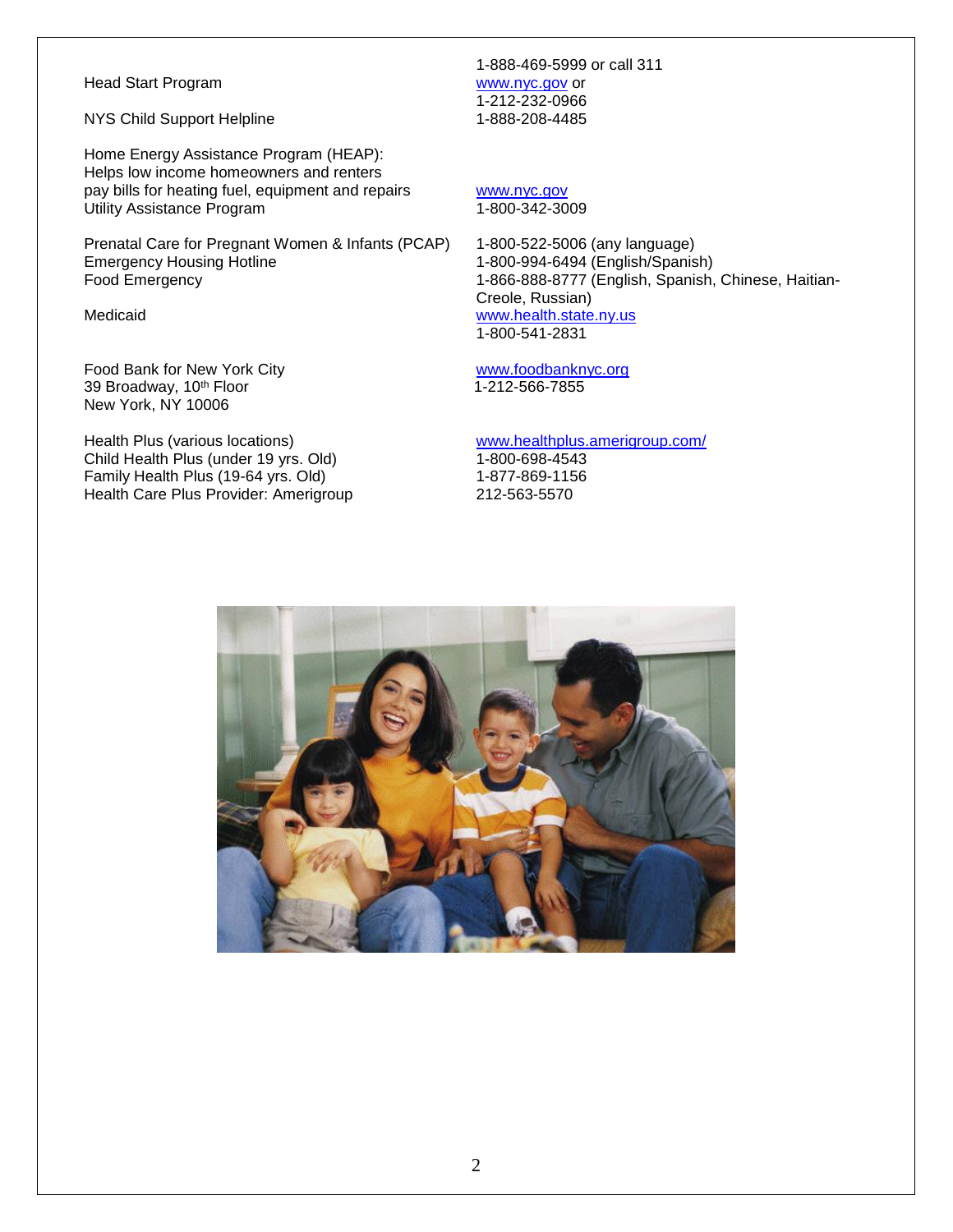#### Discipline – Punishment – Rewards

Discipline is to teach our children a certain behavior that will help them get along in the world. Through discipline we teach safety, responsibility, family rules and personal values.

Punishment is a penalty paid for a wrongdoing. Its purpose is to decrease the likelihood that bad behavior will occur again. Punishment does not teach a child what to do instead of the misbehavior.

Try not to discipline your child in anger. It's healthy to feel angry at times- parenting can be frustrating. However, it is not healthy to punish or hurt your child out of anger. Letting anger control you can lead to actions you may regret.

Try these exercises to manage your anger:

STOP. Take slow, deep breaths.

Slowly count to 10, or higher if it helps.

Take a break, or a walk. Call a friend or leave for a short time, but make sure your child has proper supervision.

Keep a journal. Writing about your feelings can be a great release.

Remind yourself what is normal for your child's age. Think about why he or she may be acting a certain way.

Seek help if you think you may lose control. Call the **Parental Information and Resource Centers hotline** at **1-800-342-7472**, 24-hours a day and someone will listen to your concerns and give you information about programs and services that support parents and children.

Rewarding positive behavior is another helpful method of teaching your child discipline. Just like when you punish a child when they exhibit negative behavior they learn what not to do, you can also teach your child what to do by rewarding them when they behave well.

Try these rewards:

Use your words. Everyone loves to hear praise, and it is important for children to hear positive reinforcement. Try telling your child that you admire their behavior, and that you are proud of them for behaving so well.

Reward your child with special time. If you can take time out of your schedule to spend time with them doing an activity that you will both enjoy you can enrich your relationship with your child while, at the same time, rewarding their behavior.

Stickers, candy, or other small gifts. While you want to avoid teaching your child that rewards must be material objects, you can still reward them with small items or tokens occasionally.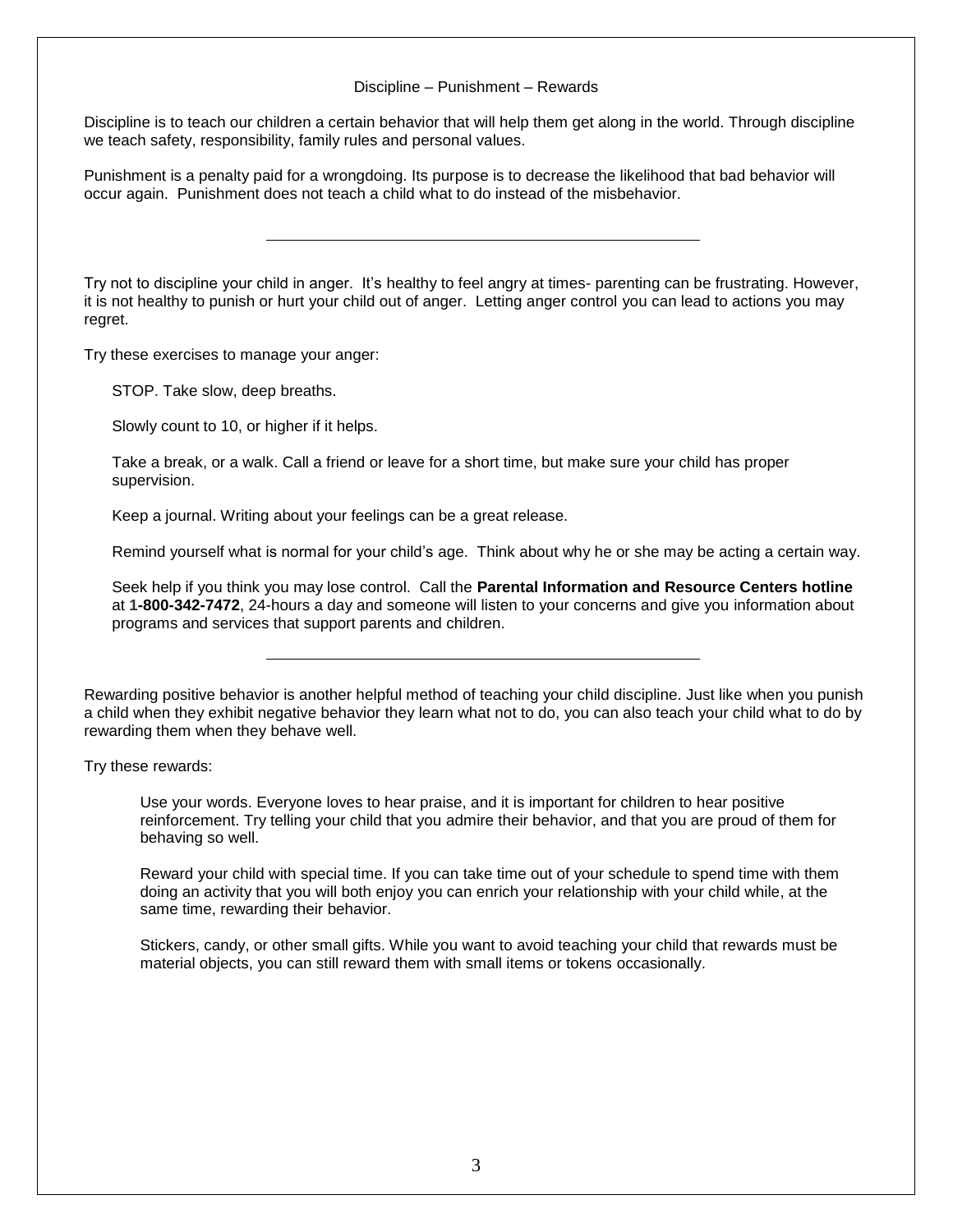#### DELTA ANTEKNOMIK ERRETA ANTEKNOMIK ERRETA ETA General Tips for Parents of School-Aged Children:

from the picture and composition and distribution that

Your child may cry and whine over seemingly unimportant things.

- $\div$  Try to remain calm, and make every effort to determine the cause of the problem.
- \* Don't scream back or call your child a "cry baby."

Your child will begin to develop a conscience and appreciate the value of rules.

- $\div$  Keep rules consistent so your child knows what to expect.
- ❖ Don't hit your child for testing the rules
- When disciplining your child remember to use "child timeframes." Ten or fifteen minutes may seem short to an adult, but not to a first grader.

Your child will start to develop friendships.

- Encourage these friendships, and provide opportunities for your child to meet other children.
- If your child is having trouble making friends, don't constantly bring up your child's lack of friends. Get your child involved in an extra-curricular activity such as scouting, sports, church groups, or other activities.

These years are very important for your child because they set the tone for all future academic achievements.

- $\div$  Encourage your child as much as possible. Praise him when he does well in school.
- $\div$  Set up a study area.
- Avoid comparing your child to others when he is doing poorly. Don't say "I was better when I was your age."
	- LOVE ABUNDANTLY The most important task is to love and really care about your child. This gives him or her a sense of security, belonging, and support. It smoothes out the rough edges of society.
	- DISCIPLINE CONSTRUCTIVELY Give clear direction and enforce limits on your child's behavior. Emphasize, "Do this" instead of "Don't do that."
	- SPEND TIME WITH YOUR CHILDREN Play with them; talk to them; teach them to develop a family spirit and give them a sense of belonging.
	- GIVE THE NEEDS OF YOUR MATE PRIORITY One parent put it this way: "A husband and wife are able to be successful parents when they put their marriage first. Don't worry about children getting 'second best.' Child-centered households produce neither happy marriages nor happy children."
	- BE REALISTIC Expect to make mistakes. Be aware that outside influences such as peer pressure will increase as children mature.
	- DEVELOP MUTUAL RESPECT Act in a respectful way toward your children. Say "please" and "thank you," and apologize when you are wrong. Children who are treated with respect will know how to treat you and others respectfully.
	- REALLY LISTEN This means giving your children undivided attention, putting aside your beliefs and trying to understand your children's.
	- OFFER GUIDANCE Be brief. Don't give speeches. And don't force your opinions on your children.
	- FOSTER INDEPENDENCE Gradually allow children more freedom and control over their lives. One parent said, "Once your children are old enough, phase yourself out of the picture, but always be near when they need you."
	- TEACH YOUR CHILDREN RIGHT FROM WRONG They need to be taught basic values and manners so they will get along well in society. Insist they treat others with kindness, respect, and honesty. Set personal examples of moral courage and integrity.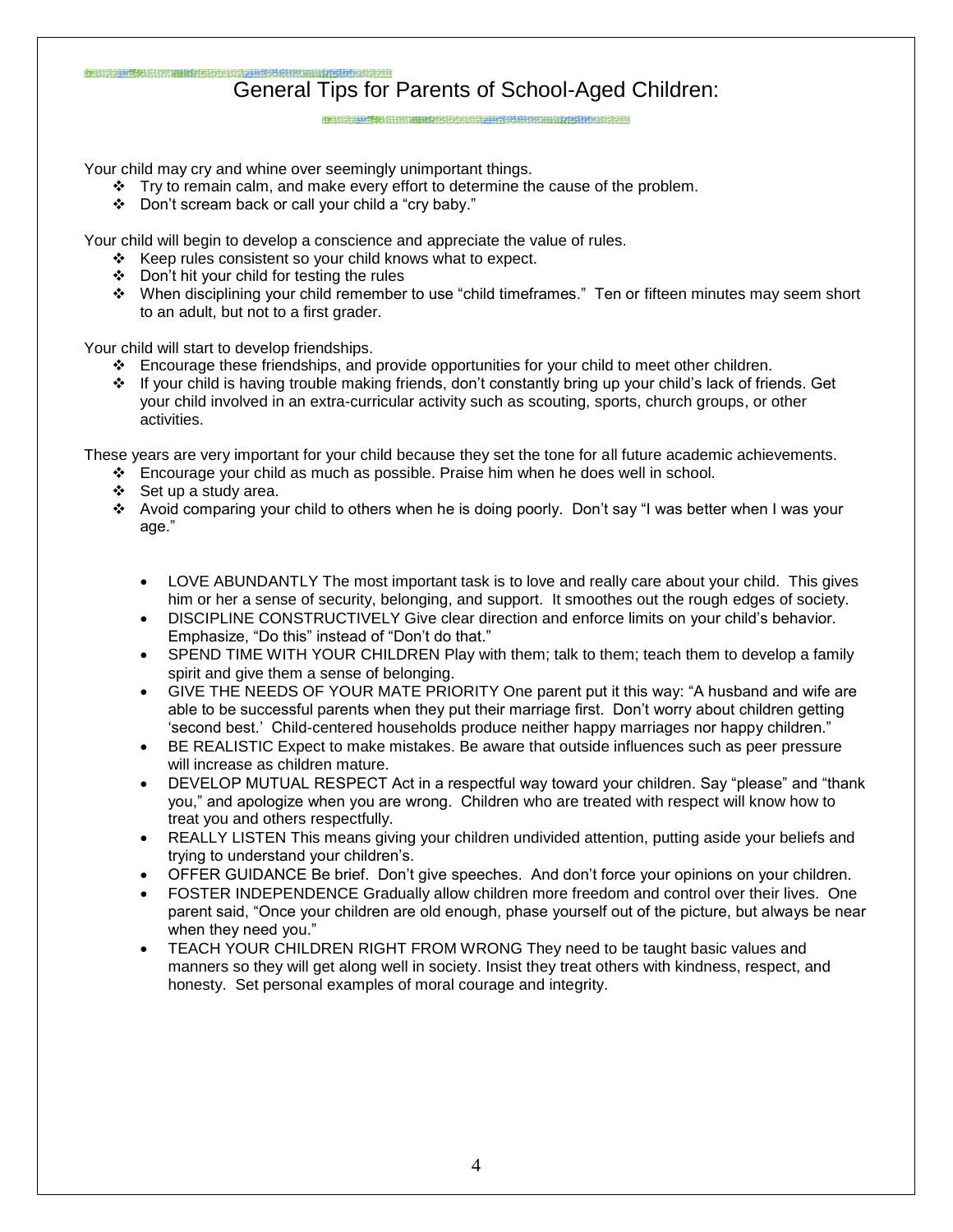

#### How to Handle: Shopping with Your Child

Anyone who has shopped at a grocery store or a mall with children, especially young children, knows that the experience can be trying, even highly stressful. Here are some steps that can change shopping with kids from potential *misery* into potential *mastery*.

- $\triangleright$  Plan ahead:
	- o Check attitudes: Is your child too tired or hungry to shop? Are you? If yes, postpone your trip or find a sitter for your child.
	- o Explain the rules: Before entering the store make your expectations clear, such as: "Stay close to me," and/or: "Use your quiet voice."
	- o Agree on rewards for good behavior: Keep it simple, such as a choice of a favorite snack food, or a stop at the park on the way home, or promise to read a story or play a game with your child at home.
- At the store:
	- $\circ$  Make a game out of shopping: Who can see the bananas? Who can find the shoe store first? Which store name begins with a T?
	- $\circ$  Give children some choices: When possible, allow your child(ren) to make some decisions. Be prepared to bargain or compromise.
	- o Praise your child: "You are being so helpful." A hug can be reassuring and say more than words at times.
- If All Else Fails:
	- $\circ$  Ignore inappropriate behavior unless it becomes dangerous, destructive, annoying to others, or truly embarrassing.
	- $\circ$  Wait for the child to calm down, saying nothing at all, and then ask if they are ready to try again.
	- Go home if the child cannot calm down. If shopping can't wait, find a sitter and return alone.



Remember: Kids will be kids. They are not perfect and neither are we.

### How to Handle: Grades

At one time or another, most parents have to deal with a not-so-great report card. When this happens, try not to punish or yell at your child. Instead, stay positive and figure out how you and your child can work together to make things better.

- Sit down with your child and look over the report card together.
- Praise your child. Find at least one good thing: good attendance or no tardiness.
- Be calm! Let your child tell you about his or her poor grades.
- Ask how you can help your child do better.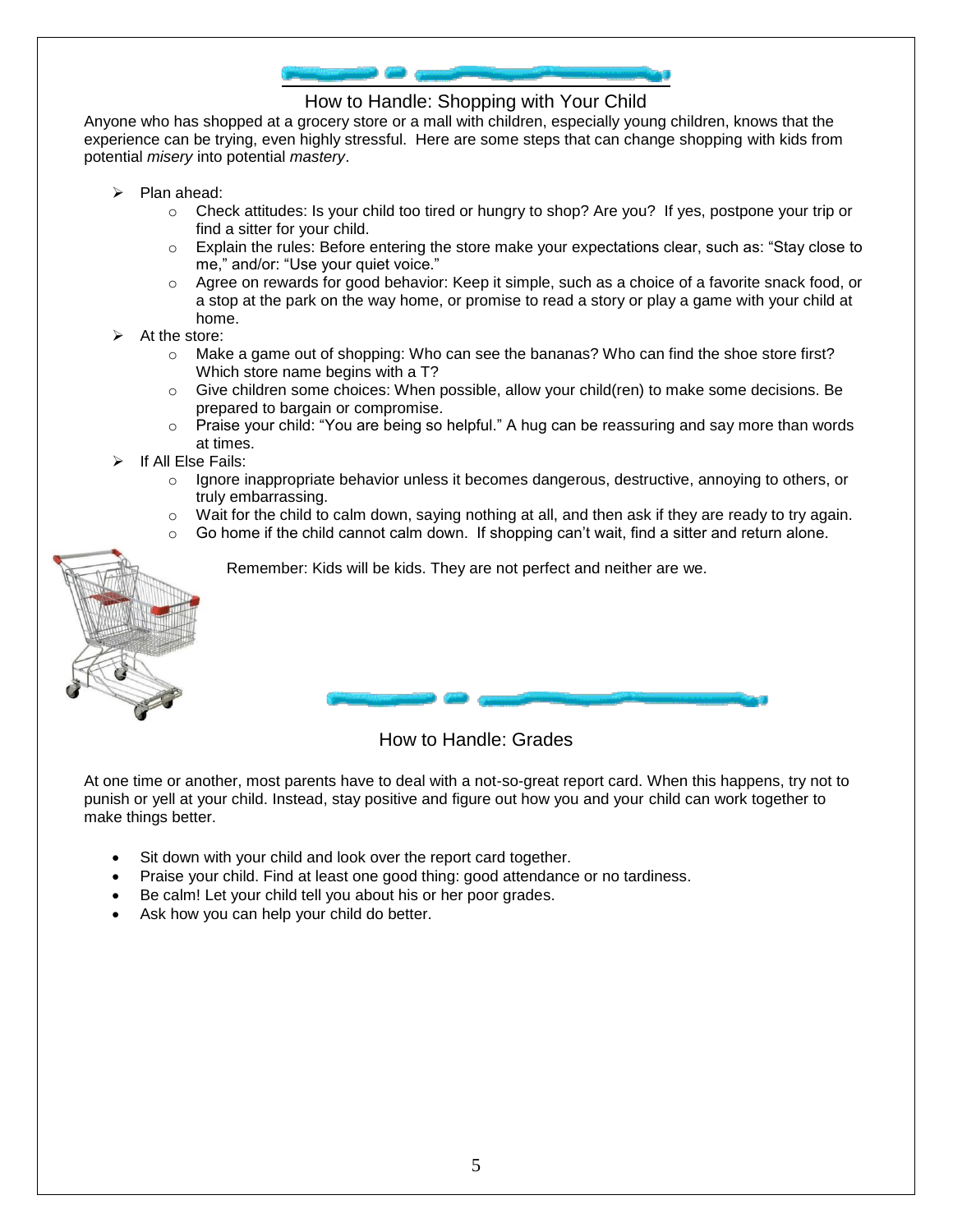Ask what your child can do to make better grades. Make a plan with your child and his or her teacher to do better.

Your disappointments and frustrations can become a handicap for your child*.*

Get involved in your child's academic life, explain why it's important to get better grades, and offer praise when your child does well.

This information is presented courtesy of Prevent Child Abuse New York. <http://preventchildabuseny.org/pa12alt.shtml>





## Strategies for Fathers to Eliminate Family Violence By Neil Tift

Develop and model a clear definition of healthy masculinity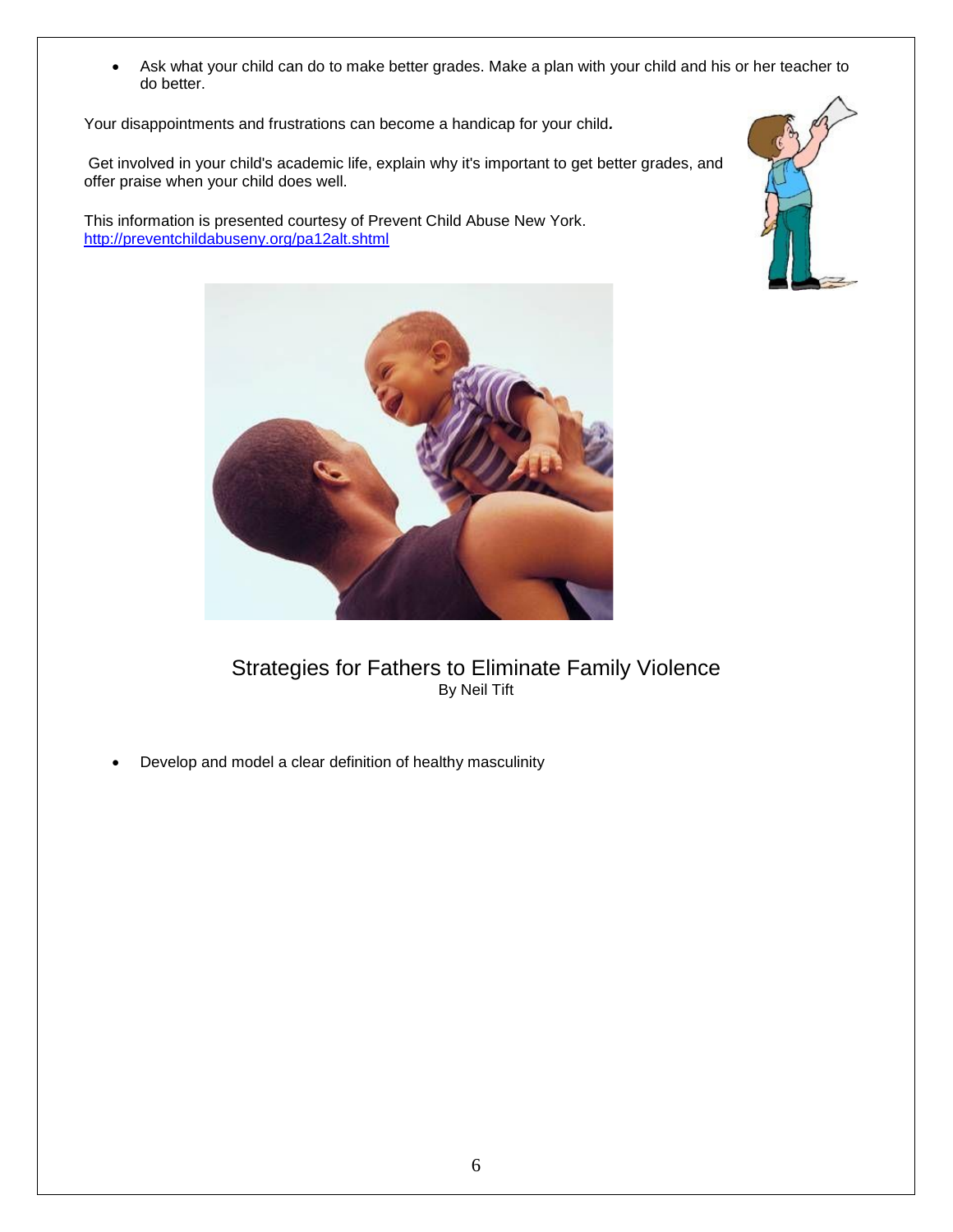- Instill a strong, healthy, moral compass
	- o Encourage family members to express emotions openly
	- o Understand the impact of language
- Monitor what your children are exposed to- Television, Internet, video games, music, and movies
- Know who your children's friends and heroes are
- Engender a positive sense of humor
- Teach empathy, cooperative behavior, and healthy problem solving
- Define, expect, and model respectful behavior
- Try to set clear limits without corporal punishment
- Help children interpret their world through healthy lenses
- Challenge inappropriate behavior, attitudes, and language in your friends, neighbors, colleagues, and peers
- Expose your children to a wide range of people and experiences
- Provide positive rites of passage opportunities

# When Your Child Drives You Crazy…

Parenting is the hardest job you'll ever have. As a parent, you confront significant challenges everyday: babies cry, siblings fight, and teenagers don't listen. Even when they're behaving, your children need nearly constant attention, leaving you with little time to deal with your many other responsibilities. As you scramble to keep up with the demands of life, you may find it difficult to handle your children after long, hard days at work or after a frantic evening of running errands. You may feel alone or have financial difficulties. Sometimes the stress can be overwhelming.

How do you react to stress? Do you ever:

- Use physical force pull hair, twist limbs, shake to gain power and control over your children?
- Withdraw from parenting responsibility because it is too overwhelming leave kids unattended, drink too much, tune out?
- Call your children nasty names out of anger and frustration curse at your children, put them down, make them feel worthless?

Most parents will react this way at one time or another. However, if you often find yourself using these methods to cope with your children, it is time to find better ways to handle your stress.

No one is perfect. Parenting requires on-the-job training - that's part of what makes it so difficult. All parents have to learn how to be good caregivers to their children. Here are a few pointers to remember when you're feeling overwhelmed.

For yourself: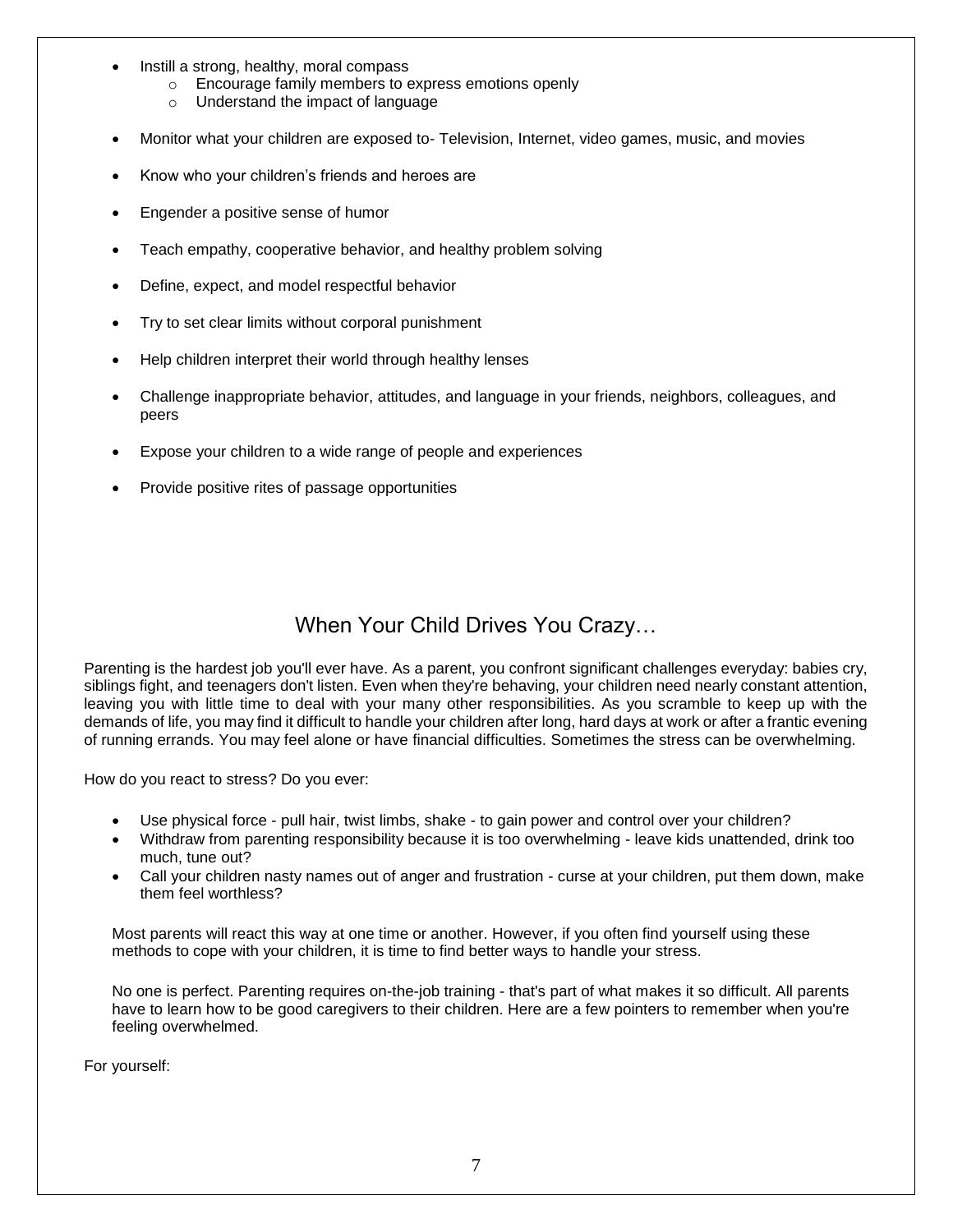- Know what to expect. Learn from a doctor or nurse what your child is capable of doing at a given age. For example, don't try to toilet train your 9-month-old baby. Wait until the baby is 2 or 3 years old - that's when babies are developmentally ready to learn to use the toilet.
- Keep in touch with others. Don't isolate yourself. Get support from friends, relatives, doctors, nurses, school staff, and mental health professionals.
- Recognize your own feelings. Are you frustrated, angry, tired, or anxious? Develop your own ways to calm down.
- Being a parent can be a good experience. Getting to know and love your children will make you feel great. Recognizing and encouraging the uniqueness of your child will make you feel proud.
- Know and meet your own needs. It is essential that you take care of yourself. If you need time away from your children, ask a trusted friend or relative to baby-sit while you unwind.

#### For your kids:

- Praise your children often. Let them know you love them and remind yourself!
- Talk to your children. From babies to teenagers, children need parents to explain things to them. Tell your children what you expect from them. Learn to listen to them as well. Children have feelings and ideas too.
- Make clear, realistic rules. Use the rules consistently, but don't be too rigid. Tell your children what the limits are, and follow through.
- Discipline should be realistic. Physical force is never the best answer. Instead, take away a favorite activity, give a child a chore, or send your child to his or her room.

This information is from Prevent Child Abuse New York. http://preventchildabuseny.org/pa12alt.shtml

# Getting Your Children to Listen to You

Getting your children to listen to you is often difficult and frustrating, but it is **not** impossible!

The next time your children challenge you, try these techniques:

- When explaining something to your children. Get close to them and make eye contact. Talking *at* your children from across the room or from another room rarely works. When you are close to your children, and on their level, they will hear you better and can focus on what you are saying.
- Tell your children what to do instead of what not to do. Use the word *do* instead of *don't.* Try saying:
	- "Walk instead of running."
	- "Keep your paint on these papers."
- Give clear and specific information about what you want your children to do.
	- o Instead of saying:
		- "Be a good boy and clean up."
		- "Get ready to go."
	- o Try saying:
		- "Put your toys in this basket."
		- **"**Put on your jacket and hat and bring your backpack."

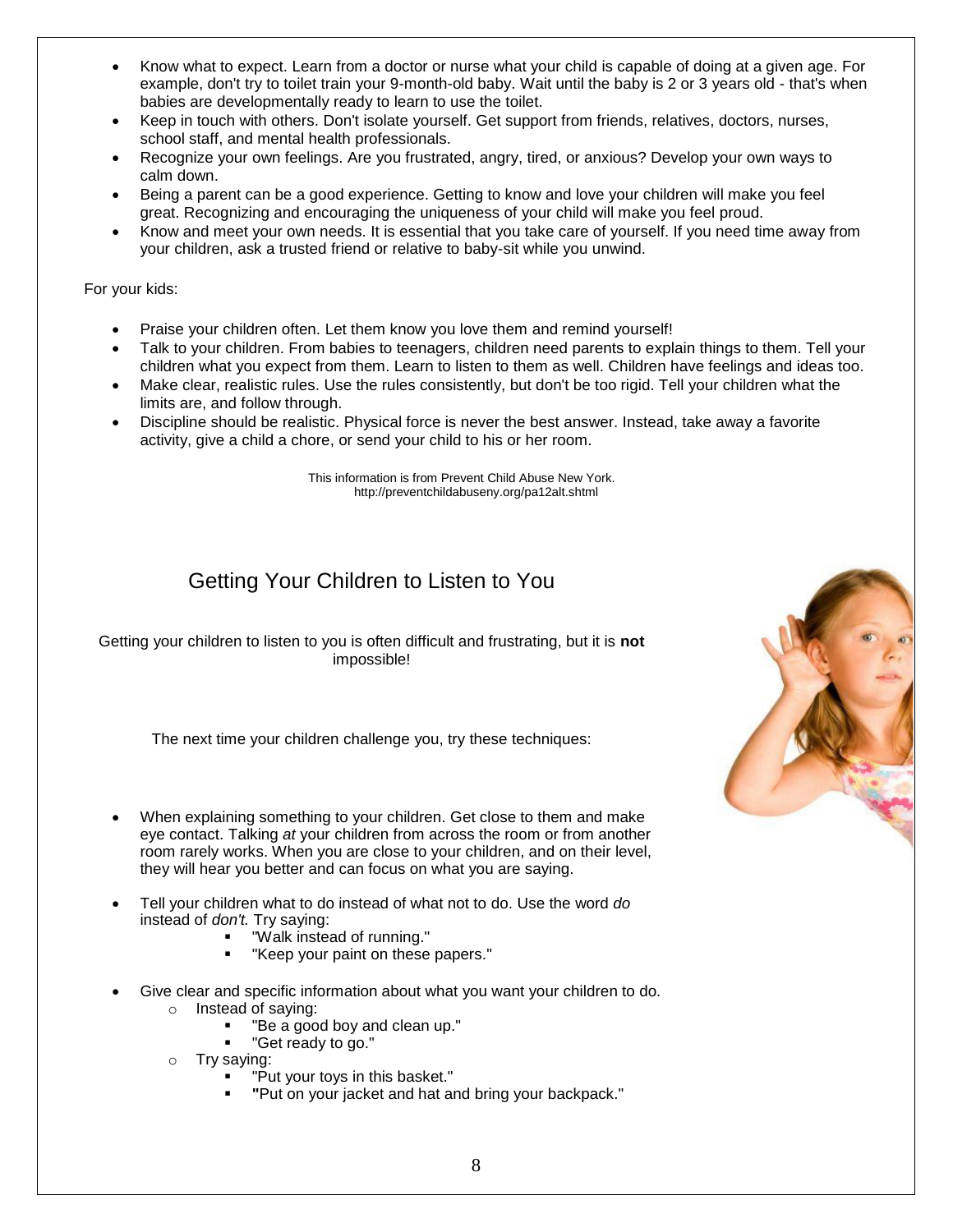- Give your children reasons why they should do something. Describe the situation**.** Information helps children remember and figure out what to do. Try saying:
	- o "I need quiet when I'm making a phone call."
	- o "Ants come into the house when there is jelly on the floor."
- Use fewer words. A child's natural attention span is not long enough to listen to extensive explanations and they will unintentionally tune you out when you talk for long periods of time. Instead of a lecture, use a word or a phrase to remind them. Try saying:
	- o "Walk, please."
	- o "Books and jacket."
	- o "Homework before TV."
- Don't back yourself and your child into a corner. Use the word *when* instead of *if.*
	- o Instead of saying: "If you don't finish lunch, you can't go outside."
	- o Try saying: "When you finish lunch, you can go outside."
- What won't work. If you give orders, criticize, put your children down, or beg them you will not get them to listen to you. This will make them stubborn, defiant, or hurt.
- Screaming and yelling is not effective. In fact, the louder you yell the less effective you are. Yelling and screaming lets your children know that you are out of control.

This information is from Prevent Child Abuse New Yor[k http://preventchildabuseny.org/palisten.shtml](http://preventchildabuseny.org/palisten.shtml)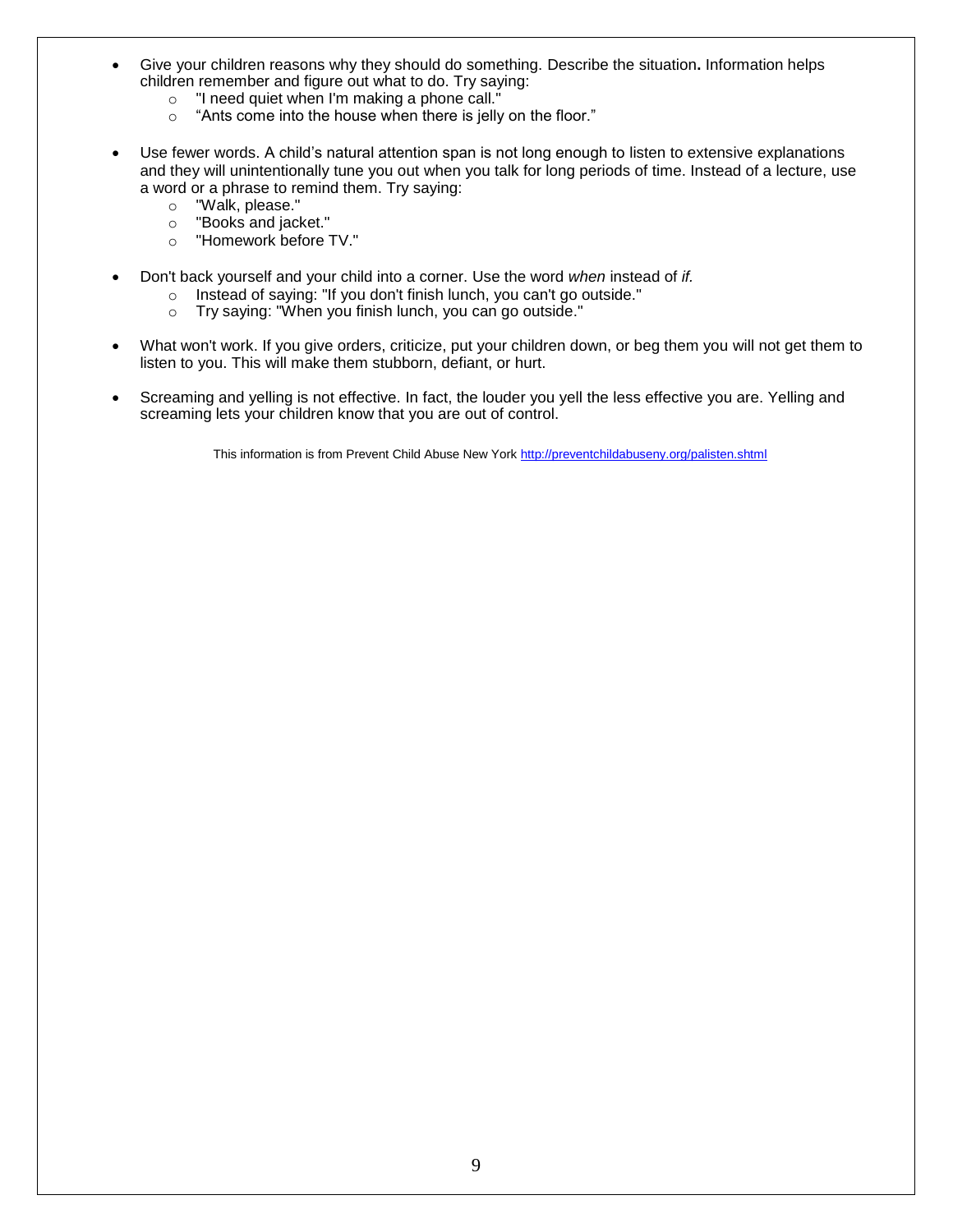

# Homework Survival Tips

#### Study Area…

Choose a study area in your home where your child can concentrate- with no distractions like TV, radio, or little brothers and sisters. So that everyone knows that your child is hard at work, make a special sign for your child to display during homework time- "Homework in Progress- Do Not Disturb."

#### Equipment…

Homework cannot be done efficiently without proper equipment. Be sure that your child's study space is equipped with paper and pencils, and whatever else they may need to do their work.

#### Encouragement…

Your encouragement will help your child develop a "can do" attitude. Being your child's cheerleader will motivate him/her to accomplish many tasks, including homework. Instead of saying, "you're doing great," try to be specific about what your child is attempting to do. For example: "I can see you're really trying to memorize your multiplication tables, and with some practice I know you'll do it."

#### Schedule…

Make homework time a part of your child's daily routine, just like brushing teeth. If you begin the homework routine early, your child will become accustomed to taking out those books every night. And even if the teacher did not assign homework, or if your child forgets to bring home the assignment, stick to your guns- Have your child read a book or do a quiet activity during the assigned homework time.

#### If your child needs extra help…

New York State provides a free service called *Dial a Teacher*. Your child can call **1-212-777-3380** and speak with a teacher about their homework needs. Hours of operation for the hotline are Monday- Thursday from 4:00- 7:00pm. Help is offered in English, Spanish, Chinese (Mandarin, Cantonese, and Fukanese), French, Haitian-Creole, Russian, Slovak, and Bengali.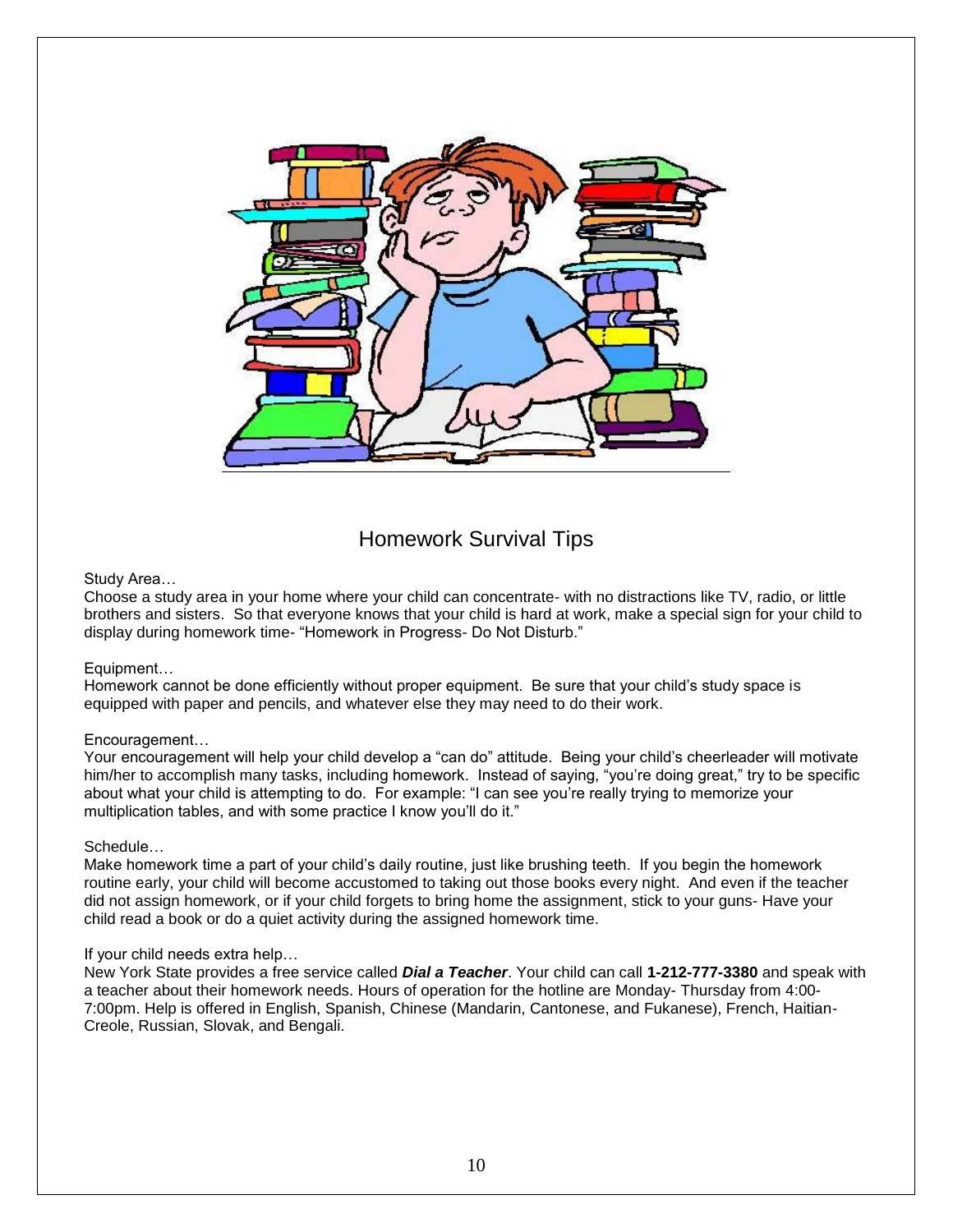# When Siblings Fight



It's hard to listen to kids who fight. Parents feel frustrated, angry, and often helpless. They feel irritated because they have to decide when to ignore fighting (which is most of the time) and when to try to stop it. Usually kids fight less if adults:

- 1. Don't compare kids to one another; Comparisons make kids feel as if they are competing and they are more likely to fight.
	- a. Example: "if he can do it, so can you."
- 2. Ignore as much fighting as possible. If you pay attention to fighting, kids learn they can hook you into their problems. Let them learn to solve their own problems.
- 3. Don't try to figure out how a fight started or who started it. Each child will blame the other. If necessary, separate the fighters for a few minutes.
- 4. Let kids express their feelings.

a. Example: "I hate my brother, I wish he'd never been born."

These feelings are normal and will not go away because you say you don't want to hear them. Let kids know their feelings are O.K. You can say something like "I can tell you are really angry with your brother right now, but hitting someone is not O.K."

- 5. Give kids permission to do something to get their angry feelings out. a. Example: hit a pillow or swing a stick outside.
- 6. Set a good example.
	- a. If you hit your child or others when you are angry, your children will hit people when they're upset too.
- 7. Praise kids and hug them when they cooperate with each other. Praise them for solving their own problems.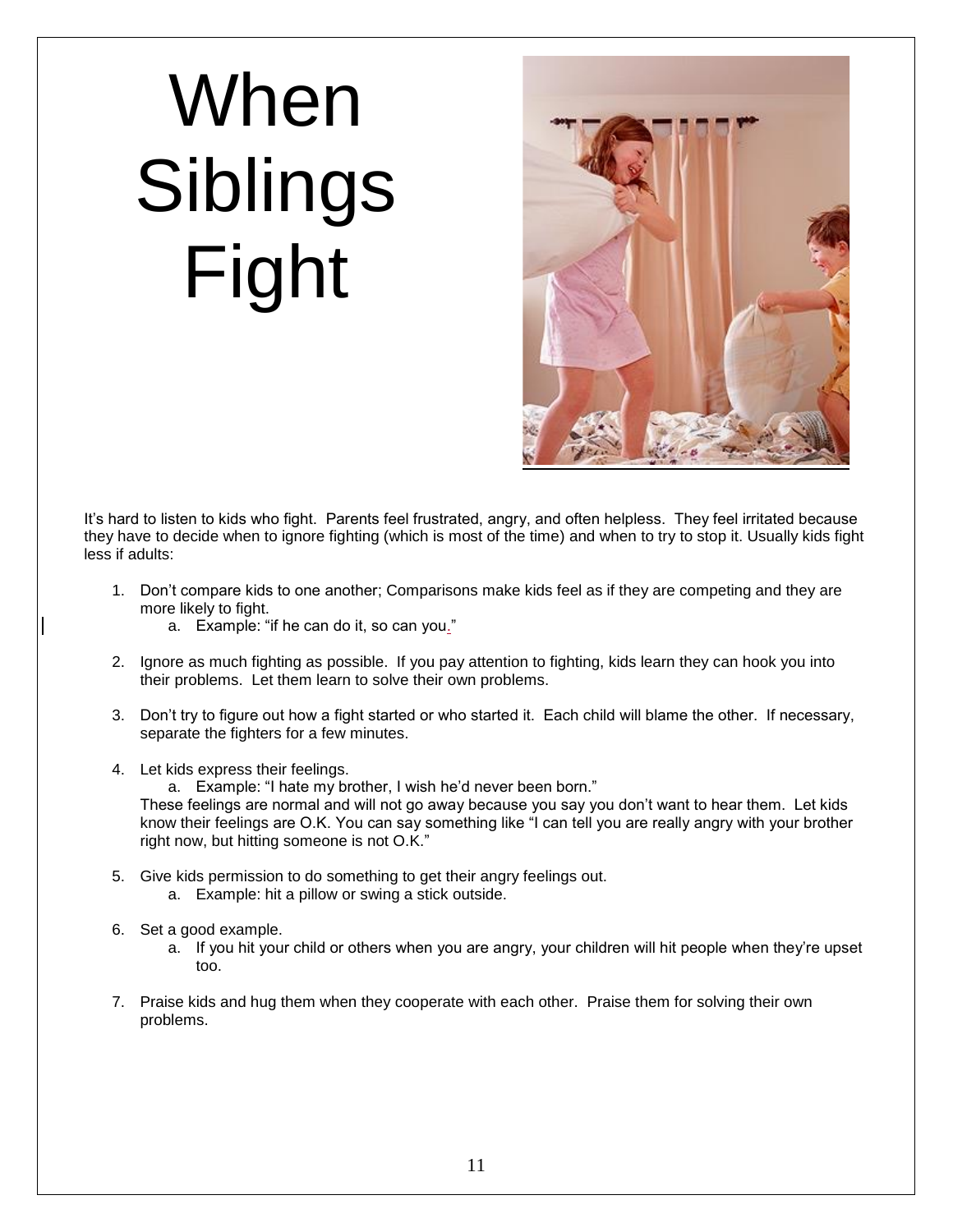# **Boys Socialization Message & Effects**



|                | <b>MESSAGE</b>                                          | <b>EFFECT</b>                                         |
|----------------|---------------------------------------------------------|-------------------------------------------------------|
| $\mathbf{1}$   | Hierarchical thinking & bullying<br>others              | Insecurity, fear, bullying                            |
| $\overline{2}$ | Don't cry, show fear, & deny feelings                   | Tension, frustration, rage                            |
| 3              | Express anger & deny other feelings                     | Rage, violence, lack of empathy                       |
| 4              | Don't true other males; nurturing<br>limited to females | Isolation, dependency on females, put<br>females down |
| 5              | More is better                                          | Addictions, materialism                               |
| 6              | You are an object: Perform and<br>Succeed               | Objectification of self, others, &<br>women           |
| $\overline{7}$ | Sexualize all affection & attraction                    | No non-sexual intimacy-poor<br>treatment of women     |
| 8              | Dominance, risky behavior to show<br>bravery, conquests | Aggression, controlling behavior,<br>immorality       |
| 9              | Refusal to ask for help                                 | Isolation, fear of attachment                         |
| 10             | Excuses; Boys will be boys                              | Irresponsible, immoral                                |
| 11             | Focus on goal, not process                              | Miss out on living                                    |
| 12             | Don't grieve losses, always be strong                   | Unresolved grief, lose control of<br>behavior         |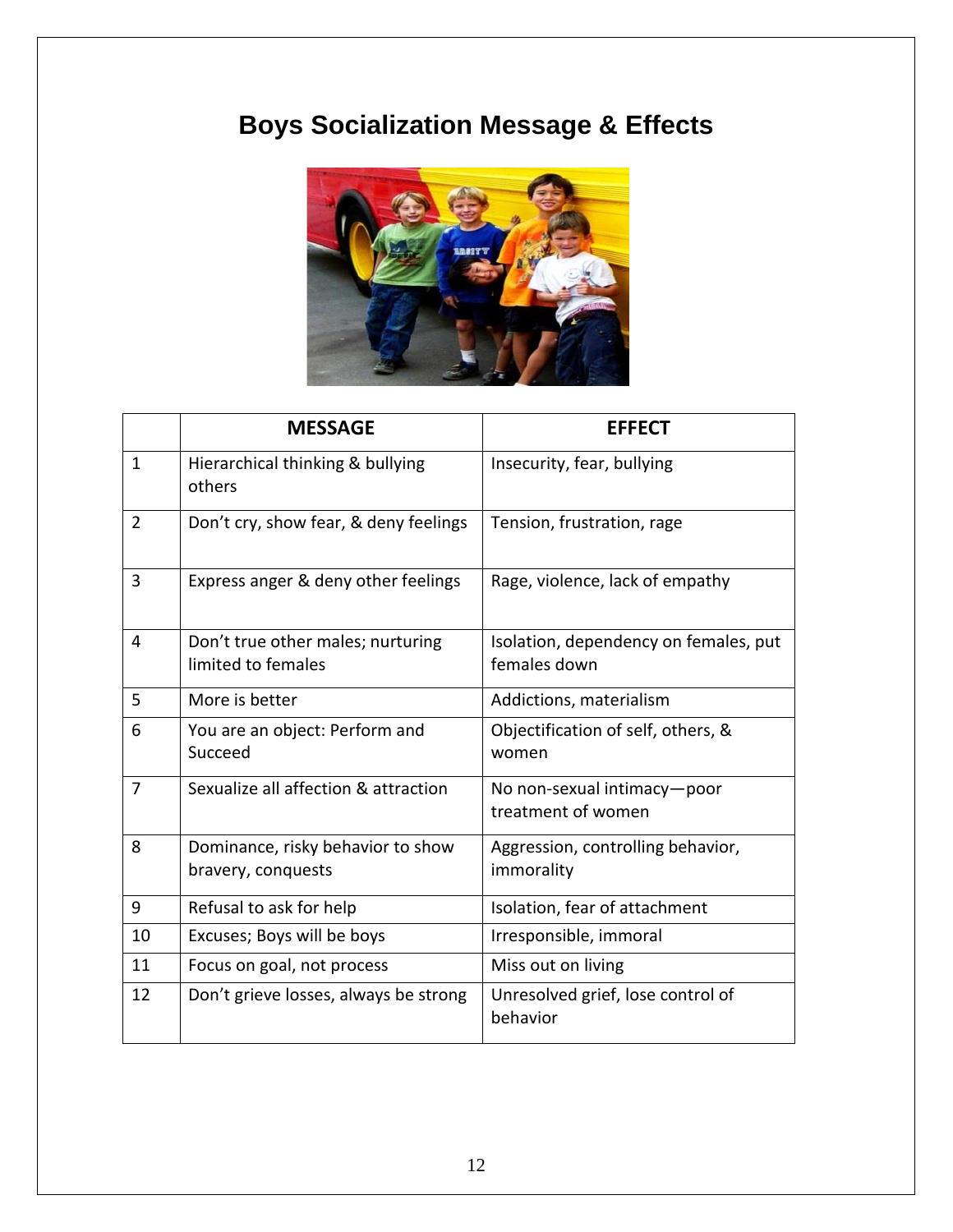# Discussing Sexual Abuse with Your Child

Use concrete examples. When talking with children remember that in 90% of situations where someone sexually harms a child, the child (and often their family) knows the person who is acting in a sexually inappropriate way. When talking with kids about child sexual abuse, use examples and situations that acknowledge this. (For example, "What if you are at Kaycee's house and her older brother asks you to play a game where you take off your clothes?" "Sometimes grandparents or uncles or cousins don't know the rules and touch children in inappropriate ways. If that ever happens, be sure to tell Mom or Dad or another trusted adult so that we can help that person learn the rules.")

Model healthy boundaries. Sometimes we unwittingly confuse children by insisting they hug Grandma even when they don't want to or when we say "Do what the babysitter tells you to do." Help your children practice setting healthy boundaries. When children tell us they don't want to hug and kiss everyone at a family gathering when it's time to leave, support them by helping them find an alternative way to show respect to family members (such as shaking hands, high fives, saying goodbye). Model saying "no" and teach your children that their "no" will be respected. If adults in your child's life don't respect your child's boundaries, as the adult you should reinforce your family rules and your child's rights to set boundaries.

Talking about touch. Experiencing sexual touch can be very confusing. In a strictly physical sense, sexual touch can feel good and for a victim of sexual abuse, this can create more shame and confusion about the situation. "If my body responded this way, this must mean that I liked it and wanted it to happen." Many families prefer to talk about "secret" touch or touch that makes a child uncomfortable. "It is not OK for anyone to touch you in any way that makes you feel uncomfortable—not Mom, Dad, aunts, uncles, teachers, or even your friends. Your body is yours and yours alone and you always have a right to say no to someone."

Talk about tricks. Some people who sexually abuse children tell the child that it is their fault, that no one will believe them, that if they tell anyone they will hurt their family or pet, etc. Explain these tricks to your children and reassure them that you can handle the situation. "As your *parent, aunt, guardian*, I will always be here to keep you safe and will always believe you and love you." "If someone touches you in an uncomfortable way it is never your fault." "They just tell you that to trick you."

Involve other adults. Children need to know that there are other adults in whom they can confide. Sometimes children are afraid that they will "get in trouble" if they tell their parents about something that happened. This fear can be reinforced by the person who is harming them. Help your children to realize that there are other adults who can help them if they don't want to talk to Mom or Dad or if Mom or Dad is doing something that concerns them. Ask "If you don't feel comfortable talking to me about something, who else can you talk to?" or "What if something happens at school, church, the park, who could you talk to?"

Be approachable. By initiating conversations about healthy sexual boundaries, by answering questions accurately and respectfully, by handling disclosures calmly and reassuringly, you send the message that you are someone your child (or other children you care about) can talk to even when something has already happened.

Remember: It's ok to not have all of the answers.

Call for more information or pick up some books from the library. NY Foundling Parent Helpline: 888-435-7553

Brought to you by: StopItNow! Minnesota<http://www.stopitnow.org/mn/parents3.html>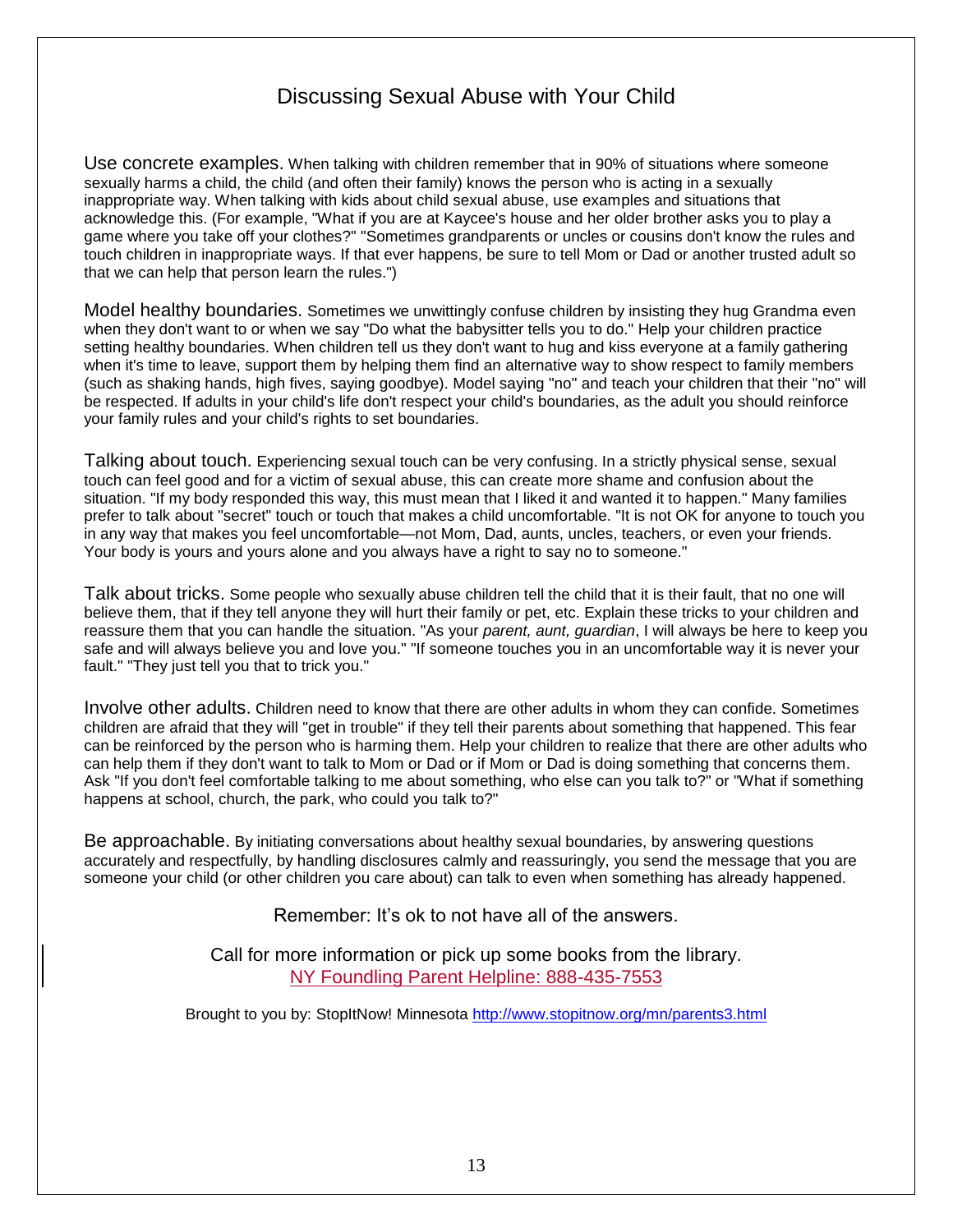

#### Typical Sexual Development of School-Aged Children

From Peel Public Health, www.region.peel.on.ca/health/commhlth/parov1yr/develop.htm

#### Ages 3 to 5

- Become very curious about bodies and the differences between boys and girls
- May play house, or doctor, or other forms of body exploration or "sex play" with friends
- Learn that they are either male or female
- Learn about male/female roles by observing others
- Enjoy learning and talking about body parts and functions
- Find adult bathroom activities very interesting
- May ask questions about pregnancy and birth such as: "Where did I come from?"
- May learn words related to sex and try using them
- May mimic adult sexual behavior
- May begin to masturbate

#### Ages 6 to 8

- Begin to have strong friendships with children of the same sex
- Be affected by stories they hear in the media (e.g. about AIDS or abuse)
- Have definite ideas about male and female roles
- Have a basic sexual orientation and identity
- Want to be like their peers: for example, boys may feel pressured to choose the type of toys and activities that other boys choose
- May engage in name-calling and teasing
- May continue with sex play
- May begin to masturbate

#### Ages 9 to 12

- May begin puberty
- Become more modest and want privacy
- Continue to value same sex friendships
- May experience increased sexual feelings and fantasies
- Develop crushes on friends, older teens, teachers, rock stars, etc. Romantic feelings may be directed towards the same sex and / or the opposite sex
- May masturbate to orgasm
- May have to face decisions about sex and drugs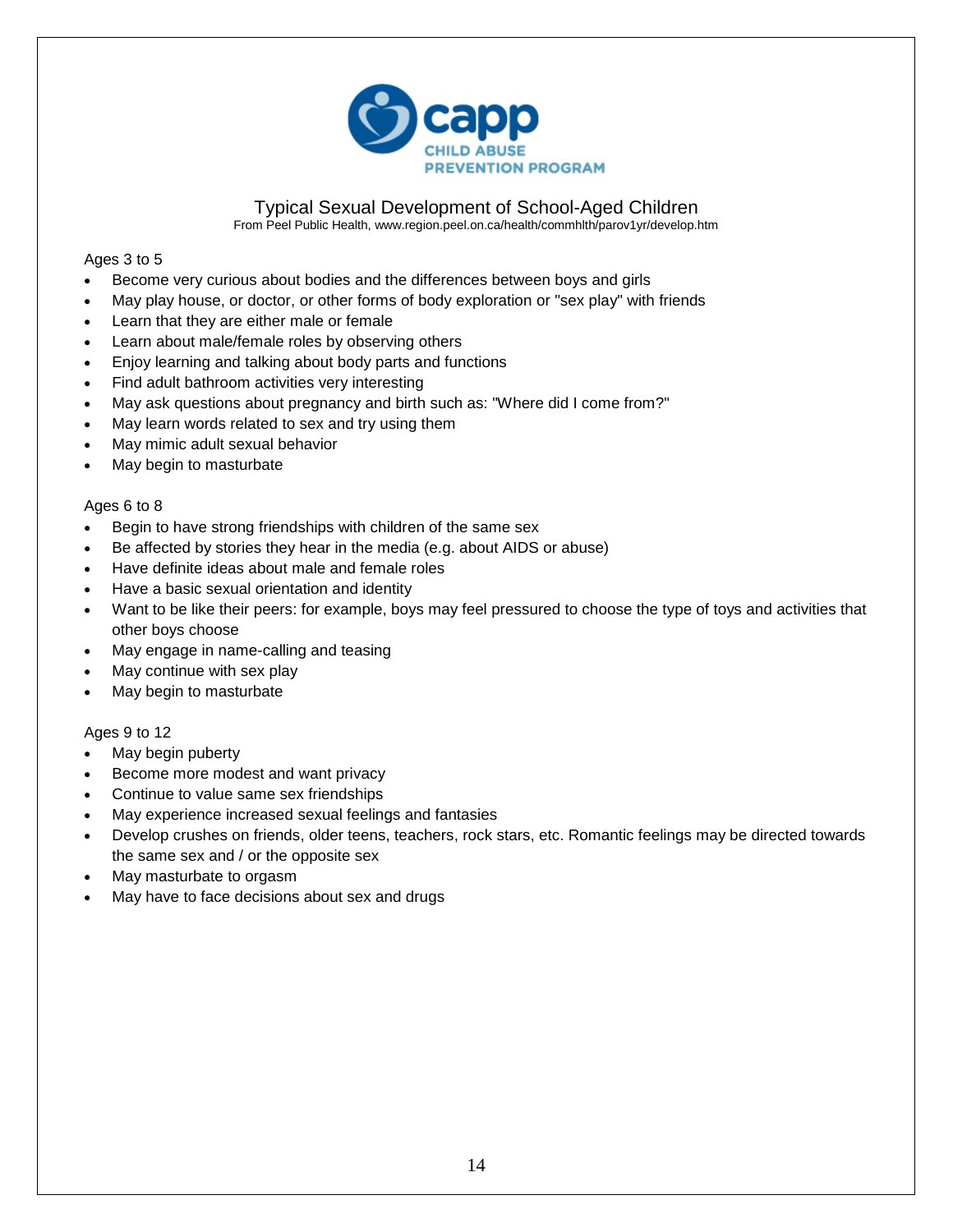# Concerning Sexual Behavior in School-Aged Children

Taken from the National Center on Sexual Behavior of Youth (January 2004)

#### INFREQUENT Sexual Behaviors (ages 2 to 12)

- Puts mouth on sex parts
- Puts objects in rectum or vagina
- Masturbates with objects
- Touches others' sex parts after being told not to
- Touches adults' sex parts
- Asks to engage in sex acts
- Imitates intercourse
- Undresses other people
- Asks to watch sexually explicit television
- Makes sexual sounds

#### PROBLEMATIC Sexual Behaviors

- Is a frequent repeated behavior, such as compulsive masturbation
- Occurs between children who do not know each other well
- Occurs with high frequency and interferes with normal childhood activities
- Is between children of different ages, size, or developmental level
- Is aggressive, forced, or coerced
- Does not decrease after child is told to stop behavior
- Causes harm to the child or others

#### Sexual Predators on the Internet A Guide for Parents & Caregivers

Sexual abuse perpetrated on the Internet has been the source of increasing concern over the past few years. While the Internet is a convenient and efficient resource, it also provides a veil of anonymity that allows predators to establish inappropriate relationships with young vulnerable users. As children and adolescents increase their use of the Internet, perpetrators are utilizing chat rooms and popular social networking sites to lure children into dangerous and abusive situations. A recent survey found that 1 in 7 youth ages 11 to 17 were exposed to unwanted sexual solicitations.

What can you do to protect your child from Internet sex predators?

Educate yourself about the Internet, learn the warning signs that may indicate you child might be in trouble, and communicate openly with your child about their online experiences.

This guide will provide information for you to help keep your family safe while using the Internet:

#### **The Grooming Process**

Like sex predators in our neighborhoods, Internet sex predators have a grooming process to coerce children into abusive and unsafe situations. The International Centre for Missing and Exploited Children describes the grooming process in three progressive stages: the friendship forming stage, the relationship forming stage, and the sexual phase.

#### The Friendship Forming Phase

the predator, who may disguise him or herself as a child or adolescent, will earn the victim's trust by giving them compliments, providing empathy, and becoming an overall source of comfort. As the victim feels more comfortable with the perpetrator, the victim will develop a sense of trust that may lead to the disclosure of more personal information to the perpetrator. During this phase, the victim develops a strong bond to the perpetrator, and through conversations, may disclose information such as the school they attend, town they live in, location of after-school activities, or even when they are home alone. Perpetrators are often very calculating in retrieving such personal information in a seemingly innocent and conversational manner, and then piecing it all together to their advantage.

#### The Relationship Forming Phase

As the relationship progresses, the victim forms a solid sense of trust. In this stage the perpetrator may profess their increased affection toward the victim, may disclose their actual age to be older than originally stated, may provide gifts or money, and begins to pave the way toward the sexual phase. The victim at some point may question to himself/herself or even to the perpetrator the appropriateness of the relationship, but the trust developed in the first phase will often overshadow any of their concerns or doubts.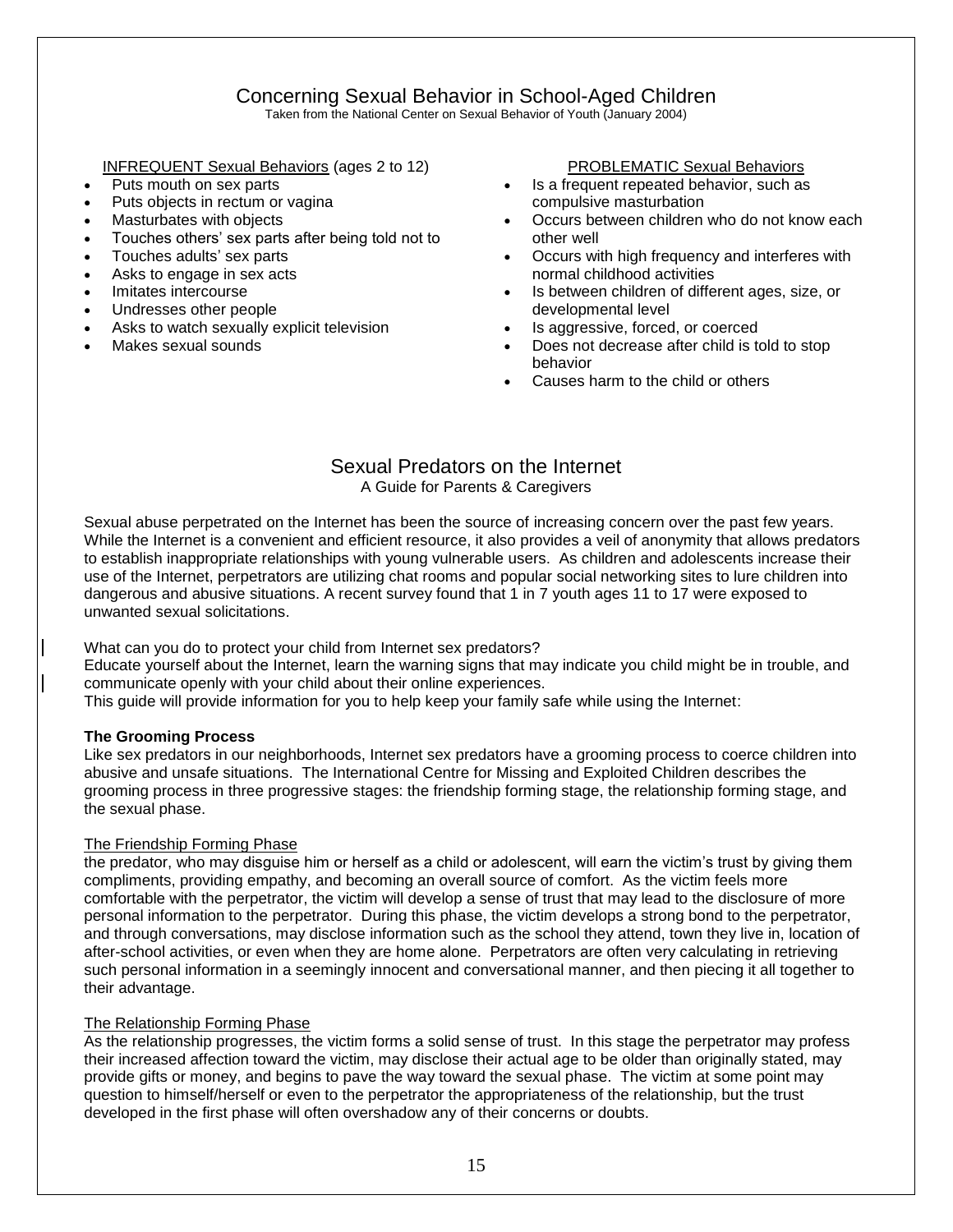#### The Sexual Phase

The perpetrator may begin this phase as a kind of "sex educator," describing sexual terms to the victim and asking about their personal experiences. This phase may progress to sexual solicitations, such as an exchange of sexual photos or videos and may include requests and plans for an offline liaison.

#### **Some signs that a child may be at-risk**

- A child spends long amounts of time online, especially at night or early in the morning
- A child receives phone call from someone you don't know, or is making calls to numbers you don't recognize
- A child receives mail, gifts, or packages from someone you don't know
- A child becomes withdrawn from the family and/or friends
- A child is using an online account belonging to someone else

# Internet Safety Tips for Parents

- Educate yourself about different apps and social media sites
	- $\circ$  Try to keep updated on the latest trends. Review the list of popular social networking and blog sites listed in the next section.
- Communicate with your kids and make time for them
	- $\circ$  Adolescence in particular can be an emotionally tumultuous stage in life. Listen to what your child has to say, and make sure they know they can rely on you for comfort and advice without judgment or punishment. If they feel they have nobody to rely on in times of stress and despair, they may be vulnerable to inadvertently finding this comfort and reassurance from people they meet on the Internet.
- Discuss and set limits with your child for personal information disclosure
	- It can be tempting for kids to disclose their personal information on their social networking pages, or even in discussions with people they meet on the Internet. Discuss the dangers of this with them. Disclosure of personal information can compromise the safety of the child and their family, leaving open the possibility of an uninvited offline liaison by a perpetrator parading on the Internet to be somebody else. Discuss with your child what personal information is safe to share, and what is not and why.
- Develop a safety plan
	- It is common practice to develop safety plans with kids for potentially dangerous situations in the neighborhood or in school, so why not extend this to the Internet? The Internet is essentially an unsupervised playground, but can be both fun and safe if children are armed with a safety plan. Discuss what you both can do if your child is faced with illicit images, sexual solicitations, or concerns about a friendship they formed with someone on the Internet.
- Teach children about the permanency of images on the Internet
	- $\circ$  Educate your child about the permanency of the images they place on the Internet. Even if their social networking page is set to private images can continue to be copied, downloaded, and traded years after they have been removed from a webpage. Someday your child may want to be an actor, Supreme Court Justice, Miss America, or even President of the United States and would not want pictures from their past to compromise their reputation.
- Internet restriction doesn't work
	- $\circ$  Again and again, children and adolescents state that they are reluctant to tell their parents about sexual solicitations or unintended exposure to pornography on the Internet because they are afraid of restricted Internet privileges. This fear closes the lines of communications between parents and kids and discourages discussions about online experiences.
- Report any incidents of sexual solicitations or unwanted exposure to illicit materials.You can contact one or both agencies listed below: